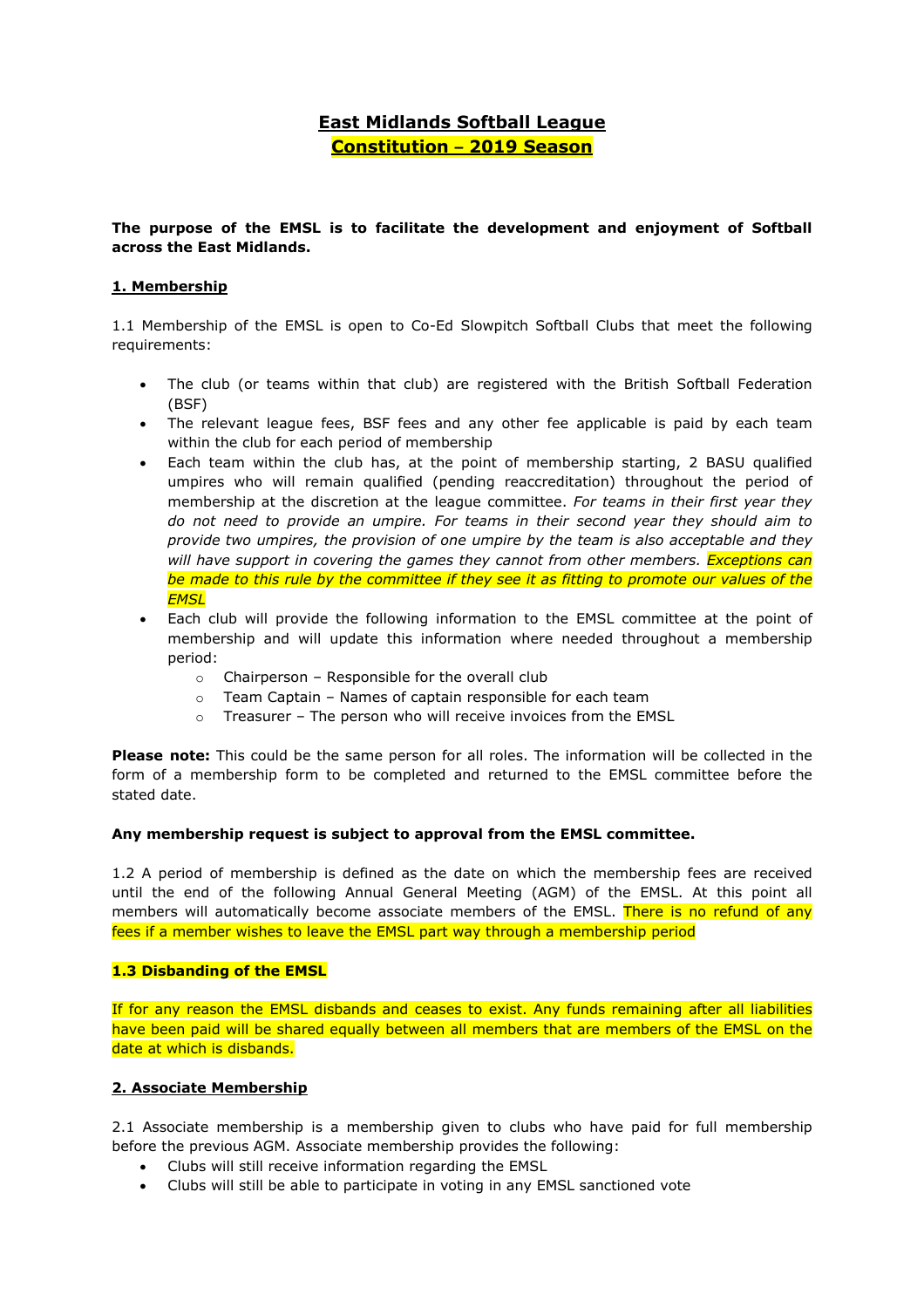• Clubs may NOT participate in any EMSL games

2.2 Associate membership will lapse 3 calendar months from the date of the previous AGM. At this point Clubs will need to re-join the EMSL as **MEMBERS**. Details are above.

# **3. EMSL Committee**

The EMSL Committee will be made up of a number of roles. Some of these roles will have voting rights and some of these will not.

# **Roles with voting rights**

- Chairperson
- Treasurer
- Secretary
- Fixtures Secretary
- Development Officer
- Website and Social media Officer
- General Members
- Umpire in Chief

# **Roles without voting rights**

Welfare Officer

# **3.1 Summary Description of each role (full description in the appendix):**

# **3.1.1 Chairperson**

- Overall running of the EMSL
- Welfare Officer Where no welfare officer is appointed
- Attending the League Heads/BSF AGM meetings
- Organising the committee to deal with any league matters e.g. disciplinary/protests

# **3.1.2 Treasurer**

- Running of the EMSL accounts
- Payments to any creditors e.g. Grounds/Venues
- Invoicing any relevant club/body to receive funds
- Paying for expenses related to the league e.g. balls/equipment/tournament costs

# **3.1.3 Secretary**

- Communication to the members of the EMSL
- Completing minutes from EMSL committee meetings
- Updating the BSF with any reports/summaries

# **3.1.4 Fixtures Secretary**

- Providing fixtures for outdoor and indoor games
- Ensuring the BSF website has the correct fixtures and structure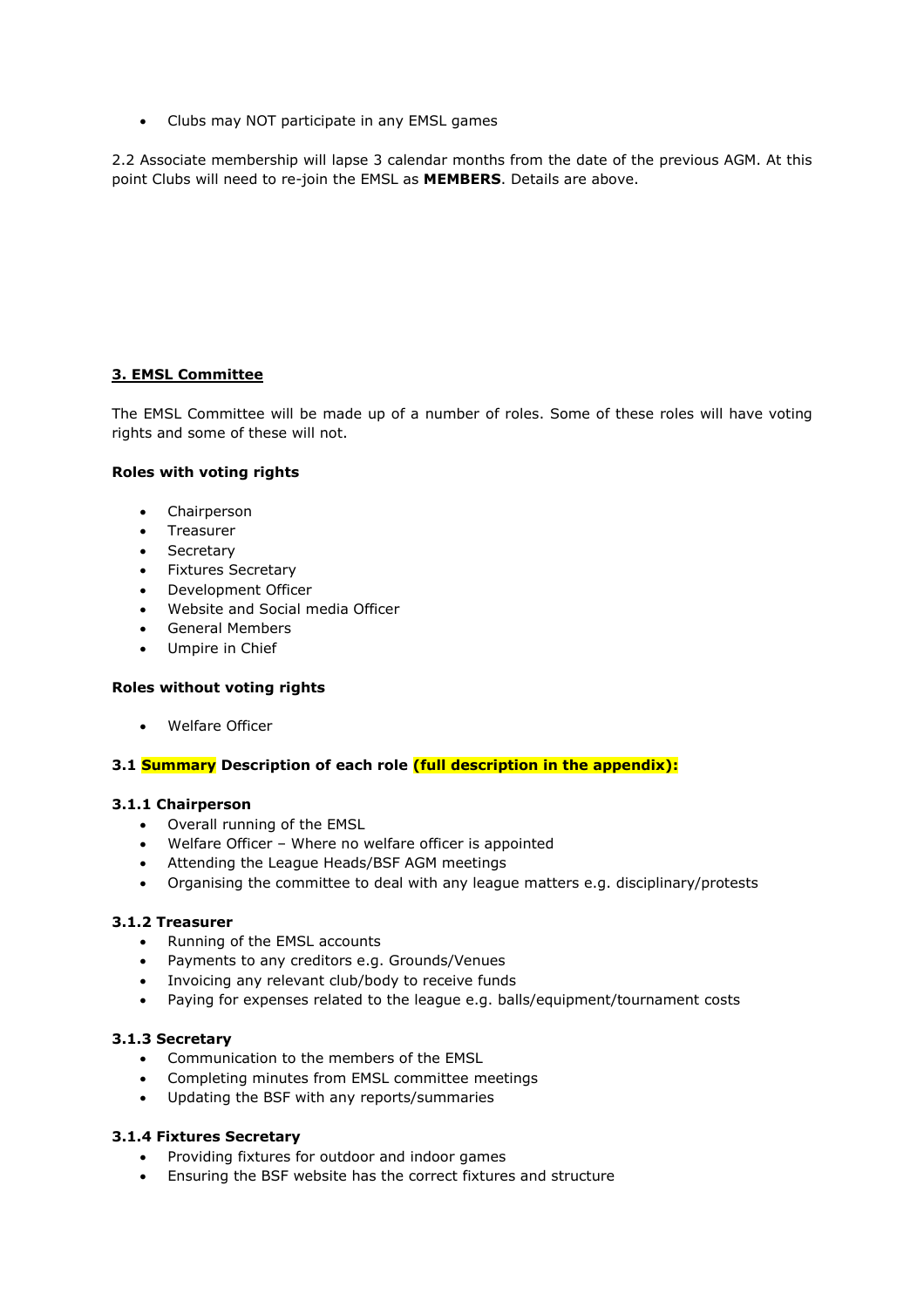Collecting team availability

# **3.1.5 Development Officer**

- Act as a link between the EMSL and BSUK on sport development
- Help promote and develop the skills of all players in the EMSL
- Encourage new teams to join the EMSL

# **3.1.6 Website and Social Media Officer**

- Responsible for upkeep of the EMSL website/FaceBook/Twitter accounts
- Produce materials to promote EMSL events

# **3.1.7 Umpire in Chief**

- Organise the yearly umpires course
- Hold an up to date list of qualified umpires across the EMSL
- Have a good technical knowledge of the rules of softball
- Be a BASU qualified umpire

# **3.1.8 Welfare Officer**

- Responsible for advising the committee on any welfare issues
- Ensure all aspects of the under 18s guidance from the BSF are followed
- Ensuring the EMSL committee follows good governance principles when dealing with vulnerable people

# **3.1.9 General Member**

To provide advice and support the EMSL committee where appropriate.

# **3.2 Resignation from the committee**

Members may resign from the committee at any point in writing. It will be at the discretion of the current EMSL committee to replace the role vacated depending on the situation. If the vacated role is to be filled then the committee will need to do this by way of an EGM.

# **4 Voting**

There are a number of voting principles employed in the EMSL.

To cast a vote in any voting situation the member representative casting the vote must be present at the physical location the vote is taking place, unless the vote is conducted by e-mail/online. It is the principle of the EMSL that all votes will be endeavoured to take place at a physical location following an AGM or EGM. It will only be by exception or when agreed at an AGM or EGM that an e-mail/online vote will take place.

# **4.1 Changes or amendments to the EMSL Rules or the WBSC softball rules at an AGM/EGM**

# **4.1.1 Eligible to Vote:**

Each team within a member club or associate member club will have one vote. Where a club has two teams and therefore two votes there must be two separate representatives casting those votes.

# **4.1.2 In the event of a tied vote:**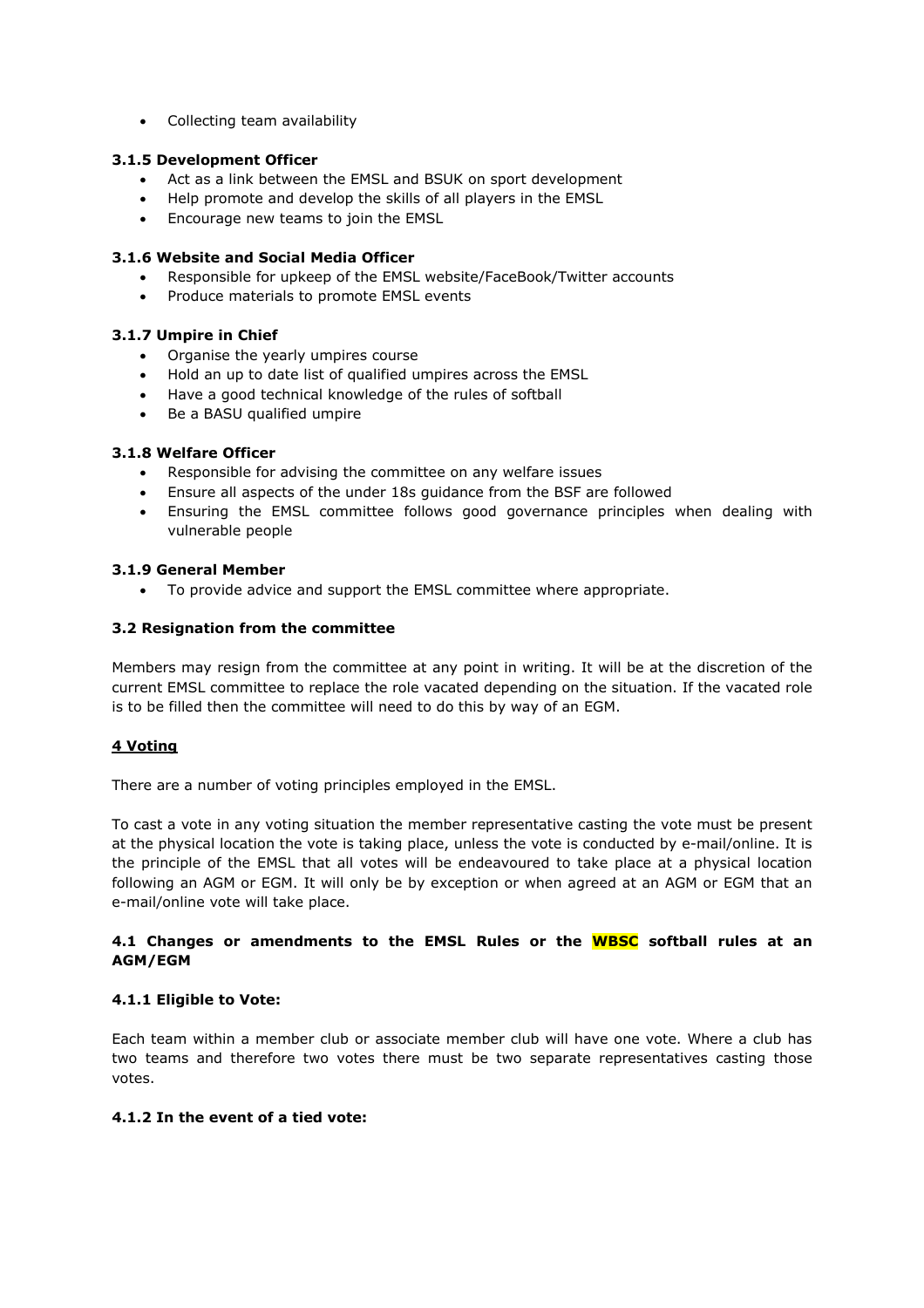The chairperson of the EMSL will have the deciding vote. As per this rule it means that the chairperson of the EMSL may not cast a vote on behalf of their club/team. Another representative must be present.

# **4.2 Changes or amendments to an issue that may arise during a committee meeting**

# **4.2.1 Eligible to Vote:**

Any committee member present who has the right to vote.

# **4.2.2 In the event of a tied vote:**

The chairperson of the EMSL will have the deciding vote.

# **5 Election/Removal of EMSL Committee Members**

The election of EMSL committee roles will take place at the AGM/EGM if needed. Members elected to the committee will take their posts up from the end of the AGM in which they are elected. They will remain in post until the following AGM at the point just before the vote to elect members of the committee.

# **5.1 Eligibility to become/be a member of the EMSL committee**

All members of the EMSL committee must be members of a club that is a member of the EMSL at all times. They may transfer clubs to achieve this if necessary. If they fail to be a member of a member club they must inform the EMSL committee. Non membership will result in that person being removed from the committee.

# **5.1.1 Nominations**

- To become a nominee for an EMSL committee role you must nominate yourself. You may nominate yourself up to the point where the chairperson of the EMSL calls for final nominations at the AGM.
- To be eligible to be nominated you must be a member of any club which currently has membership to the EMSL.
- Where there is more than one nominee then all nominees will be asked if they would like 2 minutes to put forward why people should vote for them. This can be done in person or in the form of a written statement read out by an EMSL committee member.

# **5.2 Eligibility to vote**

Each team within a member club or associate member club will have one vote. Where a club has two teams and therefore two votes there must be two separate representatives casting those votes.

If a person who is nominated is representing their club during the voting they may vote for themselves.

# **5.2.1 In the event of a tied vote:**

 If the vote is tied the chairperson of the EMSL at that point, It may be the outgoing or incoming chairperson depending on the role being voted on, will cast the deciding vote.

# **5.3 Removal of committee members from the committee**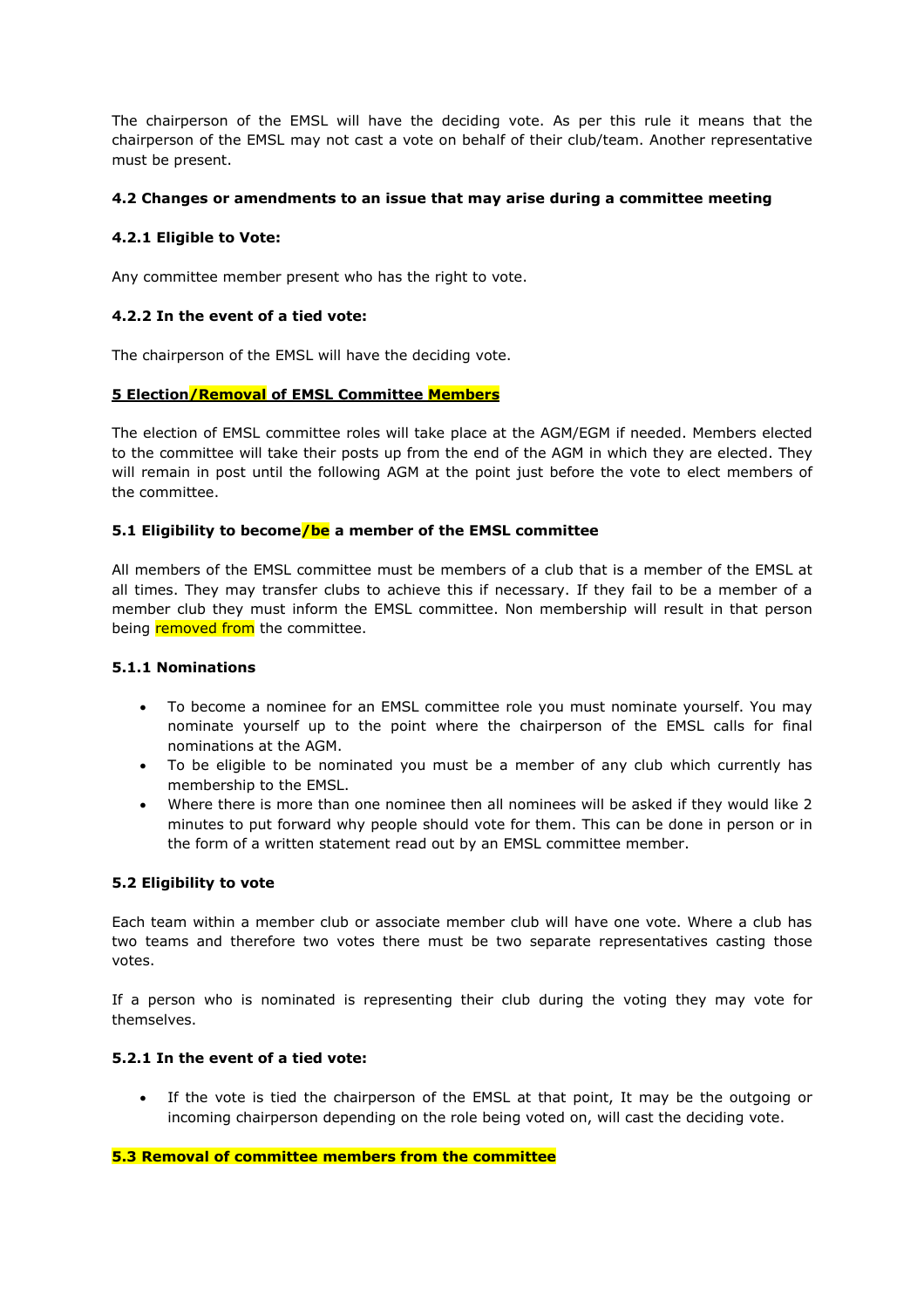If a committee member is not acting in a manner which befits the purpose of the EMSL then they can be removed from the committee by the other committee members if the following process is followed. This process is overseen by the chairperson of the league.

5.3.1 A committee member puts forward a motion at a committee meeting stating why they believe a member has not acted in a manner befitting to the EMSL. Reasons for this may include, but are not limited to:

- **•** Failure to attend committee meetings without notice
- Representing the EMSL in a way not agreed by the committee at events related to Softball or the EMSL
- Posting on social media comments on behalf of the EMSL which are not in line with our values

5.3.2 The motion must be voted on by committee members present at the meeting, however for the vote to count there must over half of the committee members present to vote at the meeting. If there is not then the motion will be carried over to the next meeting until there are sufficient committee members present to vote. If the vote is NOT passed then no further action is taken. If the vote IS passed then a motion will be placed on the agenda for the next committee meeting to discuss.

5.3.3 Before the next meeting the committee member in question will have all the information sent to them by the chairperson, or other committee member designated by the chairperson to avoid any conflict of interest, and will have the opportunity to respond to any allegations, and must do so before the next committee meeting so all members can read the response and be ready to vote at the meeting.

5.3.4 During the meeting in which the motion is on the agenda, there will be an opportunity for any further points to be discussed but it is not the intention to go through the whole process again. A vote will then be cast to determine if the member should be removed from the committee. The minimum number of committee members present must be over half of the committee to vote. If the vote is NOT passed then no further action is taken. If the vote IS passed the member in question will be removed from the committee immediately. The rest of the league will also be informed that the member has left the committee.

5.3.4 There will be no appeal from this process as there are two independent votes to remove a person from the committee and they have the opportunity to make representations.

# **6 Formal Meetings**

# **6.1 AGM**

The EMSL committee will hold an AGM every year to update the members of varying aspects of the EMSL. This may include rules/finance/development/umpires/etc. The meeting will also include the election of officers to the EMSL committee.

Notice will be given to members about the AGM.

# **6.1.1 Proposals**

Members will have the opportunity to raise proposals for changes or amendments to the EMSL to be voted on at the AGM. Members will have at least two weeks' notice to submit proposals. The EMSL committee will then put all of the proposals together and send them out to members. Members will then get a further two weeks to discuss proposals with their members to determine how they wish to vote at the AGM.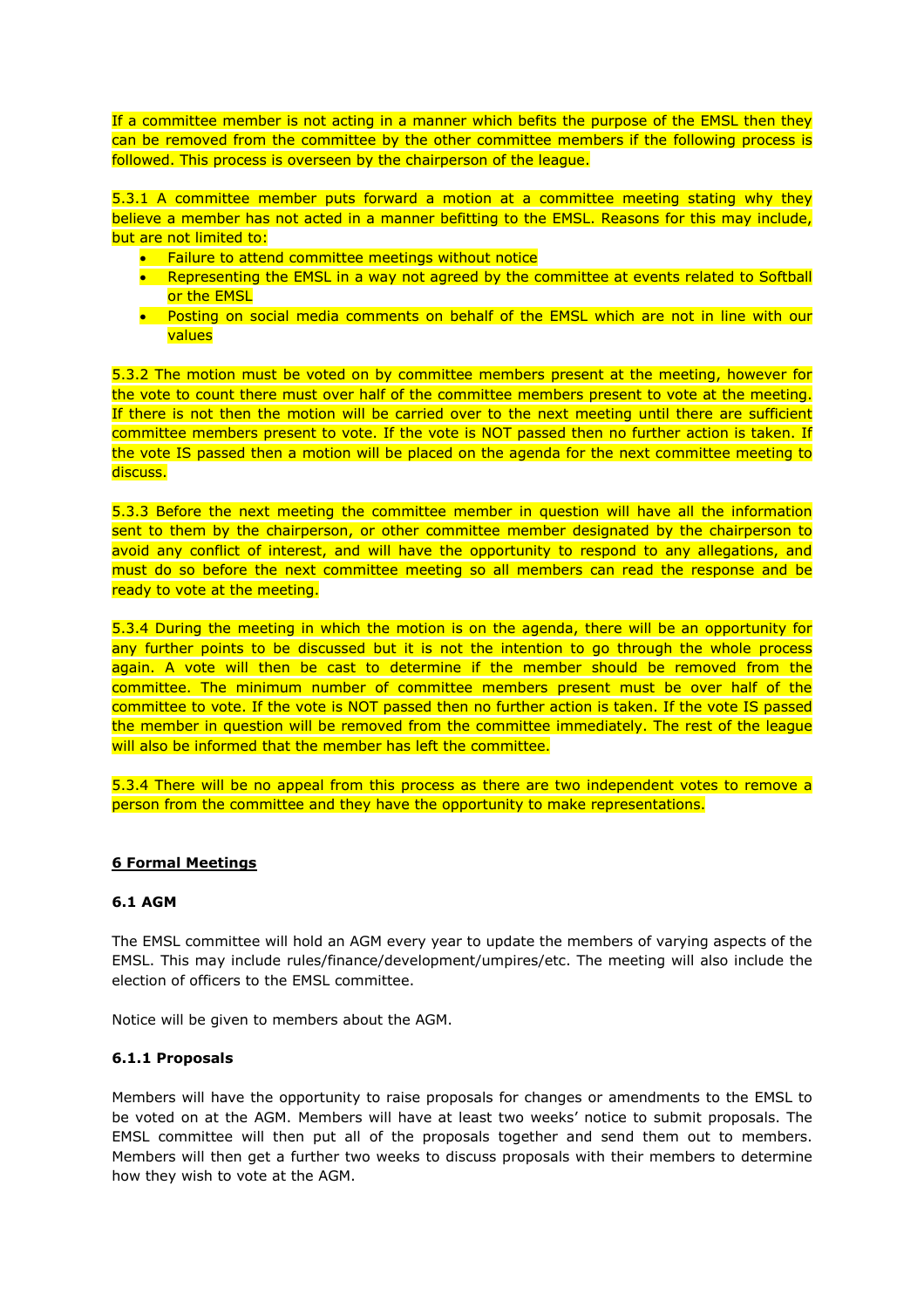This will be the only way a proposal can be put forward for the AGM unless there are exceptional circumstances i.e new rules from the WBSC. In these cases the proposals may be added by the EMSL committee. The committee will allow more time if needed for a vote to occur if the proposal is felt to be too close to the AGM date. This would only be in exceptional circumstances.

# **6.2 Extraordinary General Meeting (EGM)**

If the need arises to discuss a change or amendment to the EMSL rules or committee, which the committee feels cannot be completed without a physical meeting of the members then an EGM may be called.

Members will be given two weeks' notice of the meeting to discuss the proposals with their members to allow them decide how to vote at the EGM.

It is anticipated that an EGM will only be called in exceptional circumstances when major changes are required.

# **7 Definitions:**

# **7.1 Club**

A club is a Co-Ed Slowpitch Softball club which has players registered with the BSF. Where the club has one team then they may be referred to as a club. They are responsible for having a chairperson, treasurer and captain per team as a minimum. If a club has more than one team then players are eligible to play for any team in that club and do not count as ringers. A club is also responsible for ensuring they have a minimum of two qualified BASU umpires, as stated in the 'EMSL -Amendments to WBSC Rules' document, per team that they have.

# **7.2 Team**

A team is a group of players that play Co-Ed Slowpitch Softball together. Each team will have a captain who is responsible for that team. Each team will have the required number of players registered with the BSF as per the WBSC rules. They will also have a minimum of two BASU qualified umpires as stated in the 'EMSL -Amendments to WBSC Rules' document.

# **7.3 For the purposes of the above the following will help with any questions:**

# **7.3.1 A club will be treated as a club for the purposes of:**

- Ensuring they have a chairperson who is responsible for the club
- Ensuring they have a treasurer who is responsible for payments
- Ensuring they have a captain for each team they have
- Ensuring they have two BASU umpires per team
- Ensuring they have a procedure to cover umpire duties should one of their teams not be able to
- Responsible for paying invoices from the EMSL. Invoices will be broken down by team
- Players playing between teams without being ringers

# **7.3.2 A team will be treated as a team for the purposes of:**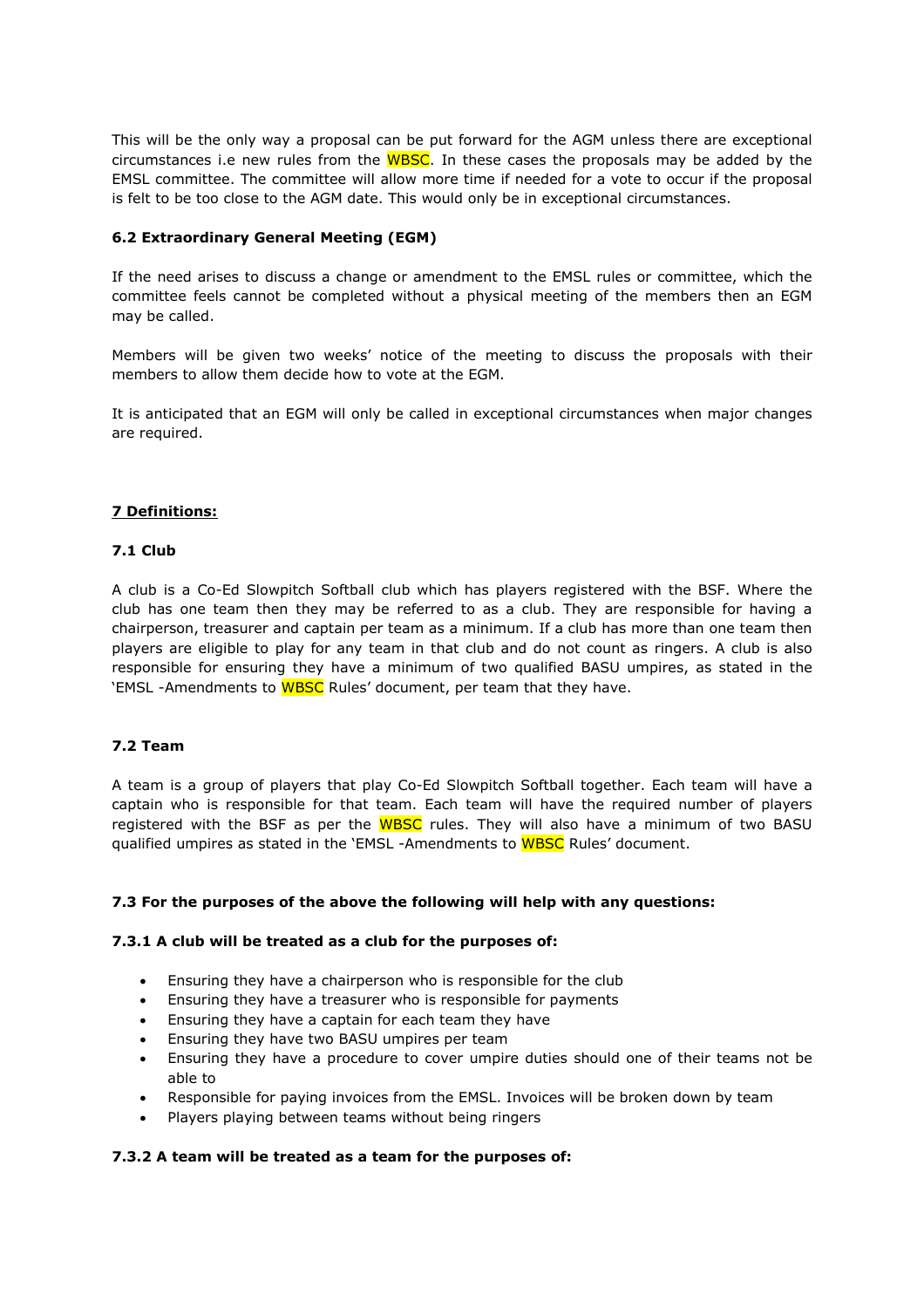- Ensuring they have a captain who is responsible for them
- Providing all of the equipment set out in the rules when they are home team
- Ensuring they provide umpires to cover fixtures they are assigned to

# **8 Umpires**

8.1 Each team will have a minimum of two BASU qualified umpires. If the team is part of a club then the club must have a minimum of two BASU qualified umpires per team. (Unless they are in their first or second year of existence, see notes above under membership)

8.2 It is the clubs responsibility to ensure that any team they have covers all of its umpiring duties. We expect clubs/teams to follow the following routes to secure an umpire for a game they are responsible for:

- From within their team
- From within their club
- From the list of umpires held by the Umpire in Chief
- From an umpire outside of the EMSL clubs who is BASU qualified

8.2 Please be aware that it is expected that a player may have to miss a game playing to umpire a game another team in their club is responsible for if they cannot provide an umpire. It is expected in this case that the player's absence can be covered by a player from the team he is covering for.

8.2 It is not acceptable to fail to provide an umpire for a fixture your team/club is responsible for. You will have opportunity to give availability at the start of the year before the fixtures are released. Any issues should be flagged up to the committee as soon as possible. The committee will be using the following as a guide when a team/club fails to provide an umpire:

- $\bullet$  1<sup>st</sup> offence the team not providing an umpire is docked 3 points
- $\bullet$  2<sup>nd</sup> offence each team in the club will be docked 3 points.
- $\bullet$  3<sup>rd</sup> offence at the discretion of the EMSL committee but will be stronger than the above.

8.3 To help facilitate clubs having the required number of umpires the EMSL will put on an umpiring course once a year and give notice to members so that they can arrange for people to attend.

8.4 Umpires whose accreditation is expiring will be given until the end of the first half of the league to become reaccredited. This will currently involve completing a two day BASU course or being assessed by a BASU accredited assessor depending on their individual situation.

# **9 Cost of Playing**

The cost of playing softball varies each year due to cost of balls/grounds/marking out/league fees/BSF fees. It is the principle of the EMSL to remain on a sound financial footing and to ensure that the EMSL does not lose money each year.

# **9.1 Further guidance**

# **9.1.1 League Fees**

These are set each year at the AGM and will be based on any costs associated with running the EMSL throughout the year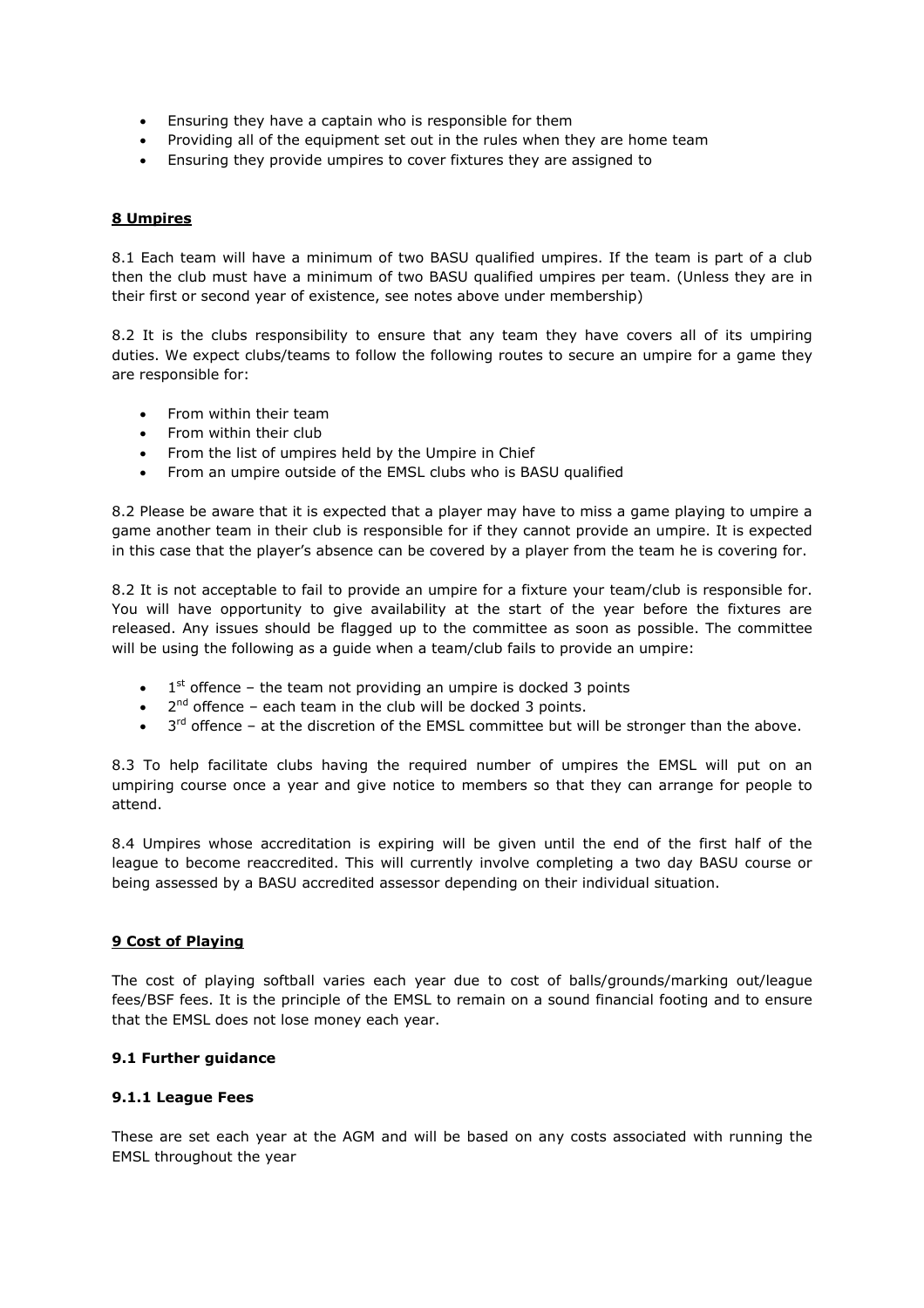# **9.1.2 Balls**

The cost of balls will be dependent on the cost set by the vendor we use. We currently use the BSF approved vendor and we intend to continue this as the balls are used in the majority of BSF competitions

# **9.1.3 Ground Cost**

This will vary with the ground and will be set out each year.

# **9.1.4 Marking Cost**

This again varies by the ground that we use.

# **9.1.5 BSF Fees**

These are set by the BSF at the AGM in approx. February each year. It is a mandatory cost for teams joining the EMSL and having the correct insurance in place.

# **9.1.6 BASU Umpires Course**

We run an umpires course every year which is free to EMSL members. This is due to the expectation of each team providing two qualified BASU umpires

# **9.1.7 End of Season Party**

This is held every year to present awards for the division winners and MVPs

# **9.1.8 Current Cost**

The current cost of playing softball in the EMSL is  $(2019)$ :

- Game fee paid per game: £20 (£10 per team)
- Umpire expenses paid per game: £10 (£5 per team)
- League Fees: £50 (Reduced to £25 if paid by specific date)
- BSF Fees: See BSF website
- $\bullet$  Ball Fees per full season:  $£110$

The cost of playing will always be discussed at the AGM. Where changes are beyond the control of the EMSL committee then the cost may increase or decrease. If there are options to discuss regarding costs then these will be voted on as per the correct procedures.

# **10 League Structure**

The league is currently structured as follows:

- **1 st half 3 Divisions:** 
	- Division 1: Play teams in own division twice and play Div 2 teams once.
	- Division 2: Play 1 game vs. every team in  $1^{st}$ ,  $2^{nd}$  &  $3^{rd}$  division
	- Division 3: Play teams in own division twice and play Div 2 teams once.
- **2 nd half – 3 Divisions:** 
	- Playing schedule the same as  $1<sup>st</sup>$  half.
- Promotion & relegation of 1 team between divisions at end of each half season.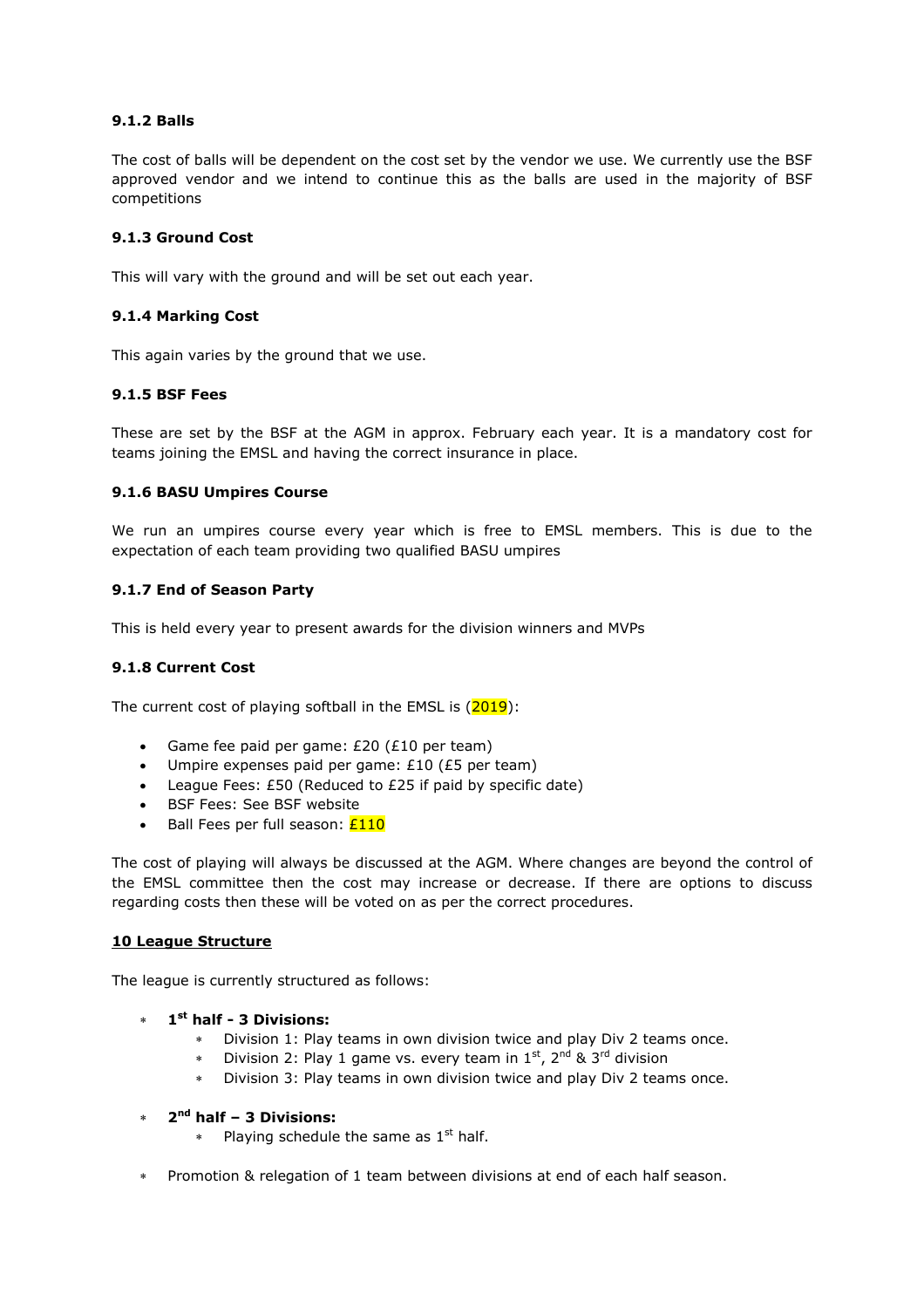- Divisions determined by finishing places of the teams in the previous half season, once:
	- (1) the promotion/relegation has been applied.
	- (2) any teams not entering the next half have dropped out.
	- (3) returning teams (eg Uni) return in a comparative place to the teams finishing in that place in previous half\*
	- (4) brand new teams to enter at bottom of Division 3

 \*the previous season's games between the teams will be compared to reflect a fair position of the team(s) re-entering the league

Division winners will he determined by:

- Points
- Head to head record
- Runs conceded in games between tied teams
- Toss of a coin

# **11 Nationals Places**

The number of Nationals places are determined by the BSF.

The winners of Div 1, Div 2 & Div 3 will be eligible to qualify for a place at the following season's National Championships (subject to BSF making them available).

If the same team wins the same division (either  $1<sup>st</sup>$ ,  $2<sup>nd</sup>$  or 3rd) in the 1st and 2nd halves they will automatically qualify for the National Championships.

If different teams win the divisional title in the 1st and 2nd halves, the two winners will play in a play-off decider at the end of the season (date to be announced with the 2nd half fixtures)

- If a team wins Div 2 in the 1st half, and then wins Div 1 in the 2nd half, they will only qualify for the 1st Division play-off game.
- In this case the Div 2 winner in the 2nd half will qualify automatically, without a play-off game (the Div 2 runner-up from the 1st half will not go into a play-off)
- If a team wins Div 3 in the 1st half, and then wins Div 2 in the 2nd half, they will only qualify for the 2nd Division play-off game.
- In this case the Div 3 winner in the 2nd half will qualify automatically, without a play-off game (the Div 3 runner-up from the 1st half will not go into a play-off)
- If a team declines to play in a designated play-off game, the other team will automatically qualify (there will be no substitutions of divisional runners-up)

# **12 Discipline - ZERO TOLERANCE POLICY.**

It is unacceptable to backchat the umpire/other players. Umpires are encouraged to take more control in games. EMSL will be employing disciplinary guidelines as issued by the BSF:

If unacceptable behaviour (including verbal disagreement) occurs – umpire gives a TEAM\* warning and instructs Team captain that any further infraction from ANY player on that team will result in immediate ejection of that player. This applies to ALL players on that team and does not have to be the player originally involved in first dispute.

\*This is subject to the outcome of the proposal being made at the 2019 AGM.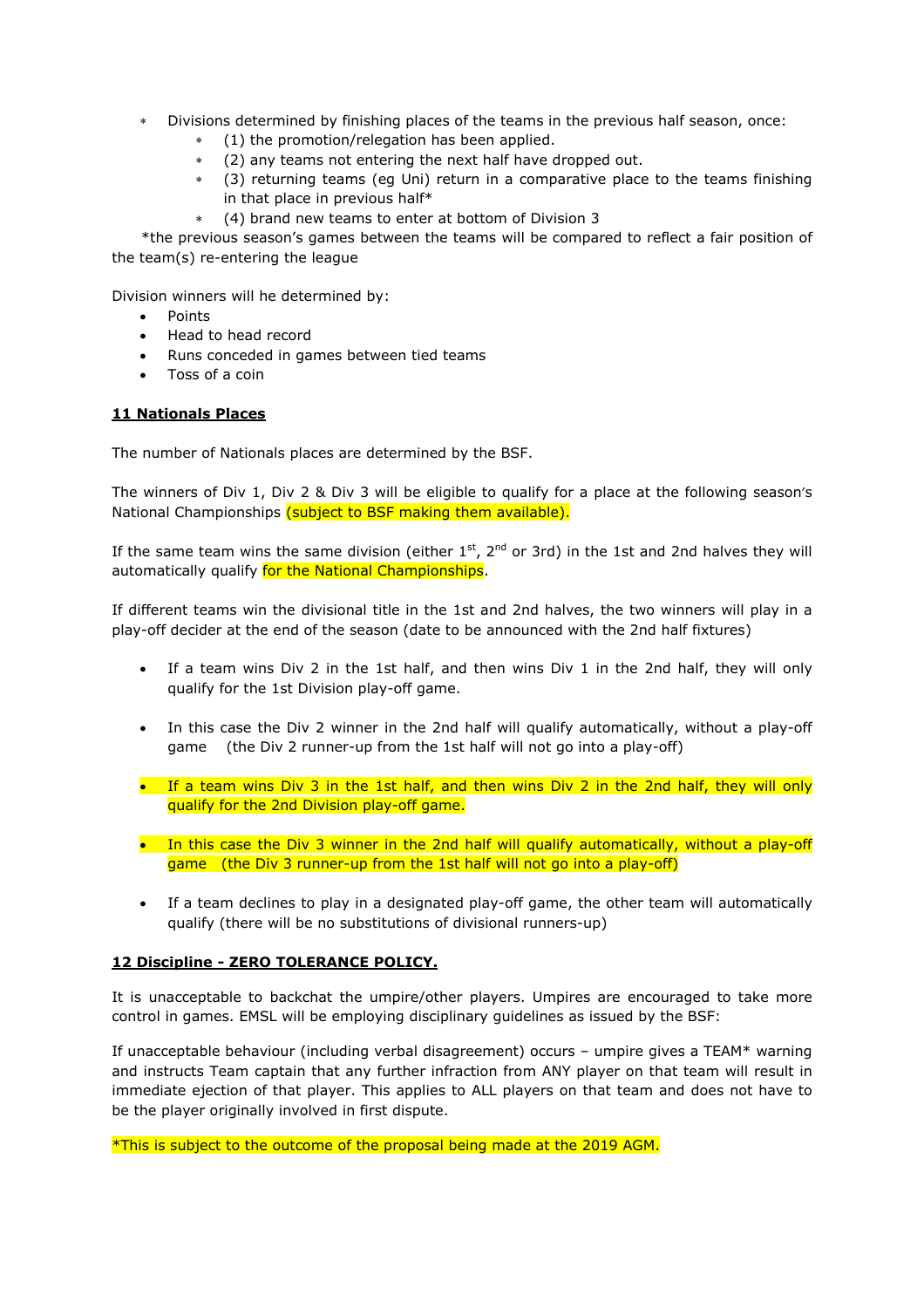Any further infractions from a player playing under a TEAM warning should result in immediate ejection of player in question. Ejected players MUST be replaced by a legal substitute or the penalised team will forfeit the game 7-0 (as per WBSC ruling).

Umpires must report any team warnings/ejections to the EMSL committee

The EMSL committee will fully support its umpires in these matters. Ejected players will be ineligible to play in their team's next league game (this sanction will carry over into following season if the ejection occurs in the final game). The player in question may be subject to further sanction pending committee review.

Sanctions may include but are not limited to:

- Prevention of a team taking up its Nationals place
- Deduction of points
- A ban of any length at the EMSL committees discretion
- A permanent ban from EMSL activities for the most serious or physical incidents

#### **13 Weather**

It is the umpire's responsibility to ensure safety of all players and must stop play if light/weather/ground conditions make play unsafe. See WBSC Rule 5a for requirements of a regulation game.

# **13.1 Lightning**

We will be following the BSF Lighting Policy as below and the Umpires decision will be final.

#### **BRITISH SOFTBALL FEDERATION LIGHTNING POLICY**

BSF policy is based on two principles put forward by RoSPA, the Royal Society for the Prevention of Accidents, and endorsed by other organisations in the UK and abroad:

- Flash to Bang
- The 30/30 Rule

#### **Flash to Bang**

To check if a storm is coming or going from where you are standing, apply the 'flash to bang' principle, counting as soon as the lightning flash is seen until the thunder is heard.

'Flash to bang' is based on the following facts:

- Sound travels approximately 1 mile every 5 seconds.
- Lightning will always be seen before you hear the thunder.

If the time delay between the lightning flash and the sound of thunder increases over a couple of strikes, the storm is moving away from you. If it decreases, it is coming towards you.

#### **30/30 rule**

Research shows that people struck by lightning are predominantly hit before and after the peak of the storm. This means that you should be thinking about the proximity of the lightning, not the occurrence of rain. The 30 / 30 rule provides a good way of ensuring that people are sheltering during the riskiest parts of the storm.

**If the 'flash to bang' is 30 seconds or less, you should seek shelter.**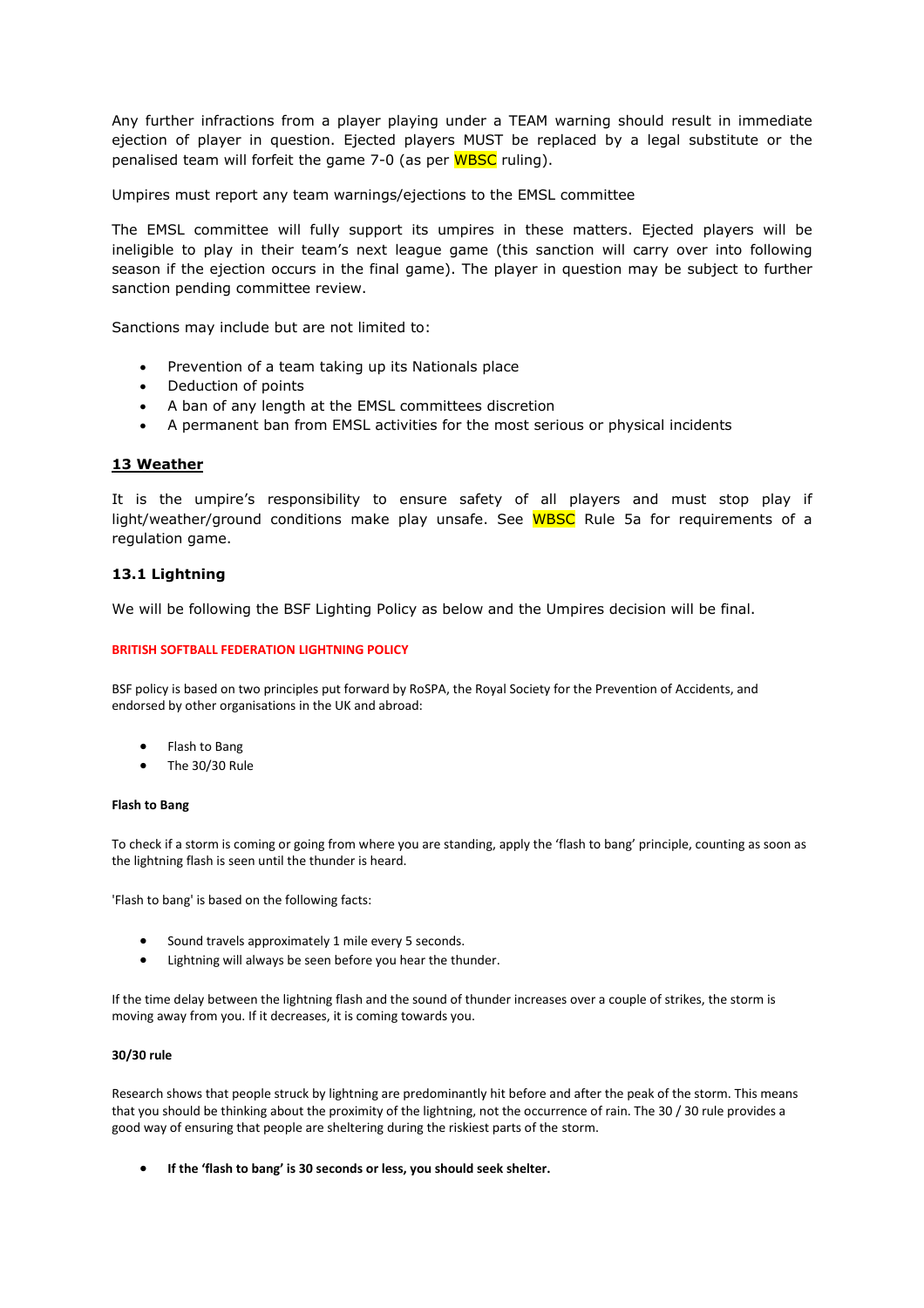#### **Staying inside this shelter is advised until 30 minutes after the last clap of thunder.**

Following these rules will ensure that any distant strikes at the beginning of the storm or trailing storm clouds at the back of the storm (lightning can travel up to 10 miles) do not take anyone by surprise.

#### **14 Club Members Under 18 Years of Age**

EMSL allows club members to be younger than 18 years of age. They must however be over 14 years of age to participate in EMSL games.

Clubs must ensure they have the correct consent and safeguarding procedures for players between 14 and 18 years of age to take part safely in the EMSL.

For benefit of doubt the EMSL will follow the guidance for players under the age of 18 issued by the BSF.

#### **15 Use of Rules**

Every team must have a copy of the EMSL rules available (electronically or paper copy) at every game.

If a rule disagreement is raised during a game and the questioning team must provide a copy of the rules as proof of the disagreement.

If the rules are not available the game must continue un-protested.

If the umpire refuses to change the decision made despite being shown the rules then the game should be played under protest.

#### **16 Key Dates:**

Membership Forms completed and fees paid by: XXXX End of Associate Membership: XXXX

#### Appendix:

#### **A.1 Committee Role Job Descriptions**

#### **A1.1 Chairperson**

#### **Responsibilities**

- 1. To provide overall leadership for the EMSL and have a vision of where the league is headed.
- 2. To ensure that the EMSL Committee functions properly by planning regular meetings, chairing them to ensure they're conducted in line with the constitution, and ensuring that matters are dealt with in an orderly and efficient manner and ensuring that any questions or motions are voted on suitably.
- 3. To regularly review the committee's performance to ensure it is meeting its objectives.
- 4. Be responsible for ensuring that the policies and procedures for running the league are in place, and are reviewed at reasonable intervals.
- 5. To chair the EMSL AGM in line with the same principles set out for committee meetings.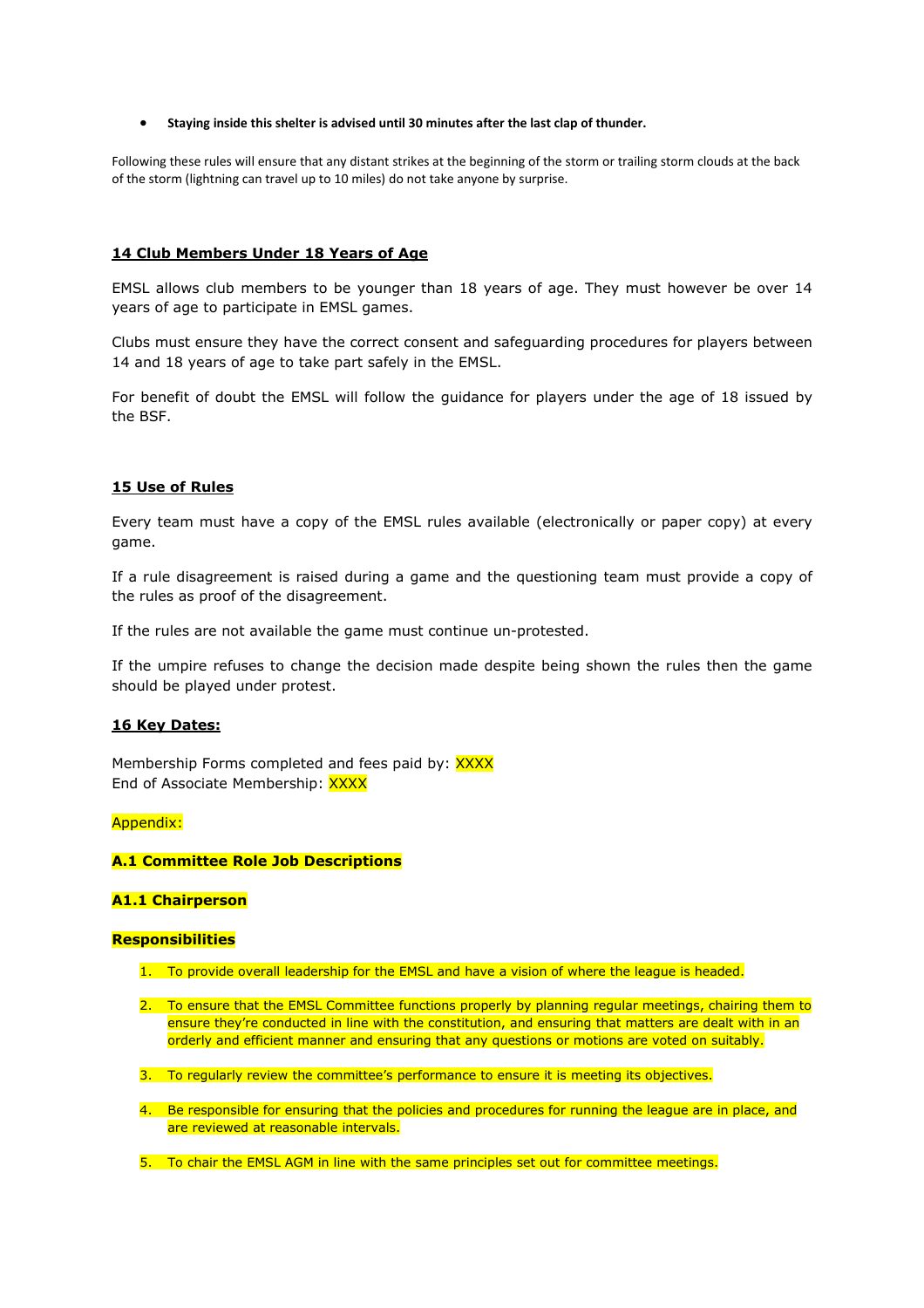- 6. To represent the EMSL in any formal engagements with the EMSL members/teams, other softball teams and organisations (e.g. League Heads Forum, Presenting Trophies at EMSL events) and any other organisations that are not directly softball related (e.g. local councils).
- 7. To ensure any disciplinary matters or breach of EMSL rules that are brought to the committee's attention are investigated thoroughly and objectively. If the matter involves a team that the Chairperson is directly involved with then the matter must be passed to another member of the committee to review.

#### **A1.2 Treasurer Responsibilities**

1. Management of Bank Account

The treasurer is responsible for accessing and controlling the EMSL bank account. This involves holding security information and checking the account on a regular basis. The treasurer must also have their home address as the address for correspondence from the bank and other businesses who we pay and receive payments from. Paper statements are received and must be stored as required. The treasurer must also be prepared to pay for invoices using their own money and accounts and then receive it back from the EMSL as not all companies take bank transfer as payment.

#### 2. League Running Costs

The treasurer is responsible for budgeting and developing the costs of running the league including but not limited to:

- **•** Ground costs
	- $\circ$  Agreeing costs with grounds providers and making payments of invoices to them
- **•** BSF affiliation fees  $\circ$  Completing the yearly BSF sheet and submitting it with payment to the BSF
- **•** Sourcing league softballs
	- o Ordering enough softballs to cover the league, first ball and Labor day tournaments as appropriate
- Paying costs associated with the league umpires course, end of season party
- o Working with those members who organise events to make payments to suppliers **•** Website payments
- $\circ$  Ensure any domain names or hosting is paid for before they expire
- **•** Invoicing members
	- o Creating invoices for each team so that they know how much to pay the EMSL and also chasing those payments where necessary

#### 3. League Tournaments

Working with the organisers to ensure all team payments are received and all associated invoices are paid to suppliers.

#### 4. Yearly Accounts

Preparing yearly accounts for the AGM to be shown to members showing the financial situation across the league including breakdowns for any specific competitions.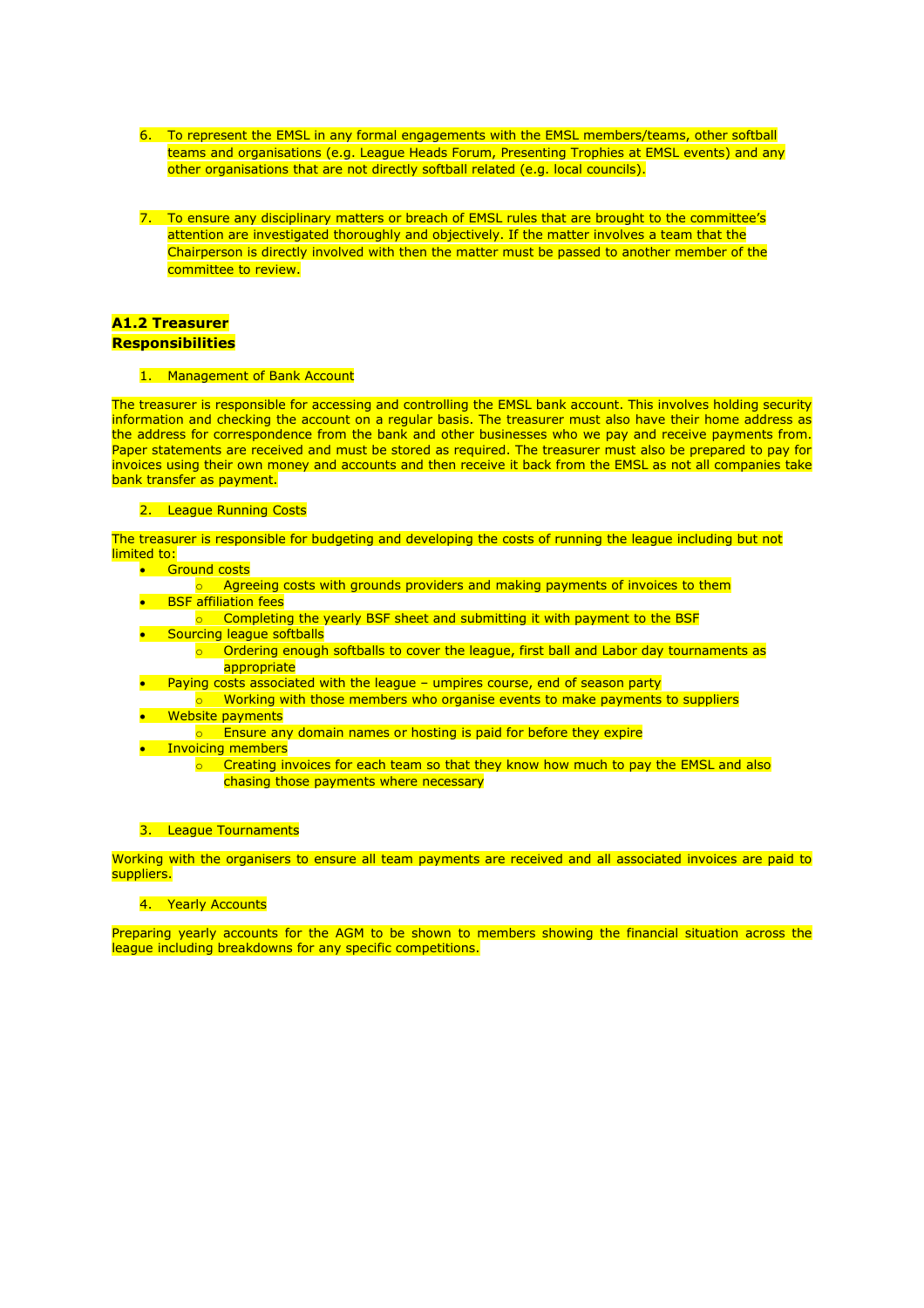#### 5. Financial Governance

The treasurer must have a basic understanding of the dealings of HMRC in relation to small communities clubs. This involves possible risks to tax and national insurance payments as well as an understanding of how to ensure we work within expected government guidelines.

# **A1.3 Secretary**

#### **Responsibilities**

- 1. To support the Chairperson in ensuring the smooth running of the Committee.
- 2. To schedule committee meetings at regular, agreed intervals as well as the EMSL AGM.
- 3. To create an agenda for the meetings and ensure everyone on the committee has had an opportunity to contribute any topics for discussion.
- 4. To write minutes and actions of any meetings that take place and ensure these are circulated to committee members & league members where appropriate.
- 5. To check that agreed actions have been carried out.
- 6. To maintain effective records and administration of any other matters regarding the EMSL.
- 7. To ensure good communication / correspondence with EMSL members, other softball organisations and any other parties that the league liaise with.
- 8. To keep a diary of future activities and events.
- 9. To create the AGM pack & send out to league members in advance of the AGM.
- 10. To ensure elections are held at the AGM in line with conditions set down in the Constitution.
- 11. To update the rules & constitution documents in line with changes agreed at the AGM.

#### **A1.4 Fixtures Secretary**

#### **Responsibilities**

#### 1. **Scheduling League Fixtures**

Schedule the fixtures for the entire outdoor softball season which is currently split into two halves but this format may change in future to meet the demands of the league committee and league members. The fixture secretary will gather individual team and umpire availability from team captains prior to the start of the season and again before the start of the second half of the season. Ground availability will also be confirmed through captains of teams who have their own ground and through local authorities/sports centres, ground bookings will be made and confirmed. Once all availability is confirmed the fixture secretary will schedule the fixtures, including umpire cover, and distribute to team captains and umpires prior to the start of the season. The role will also ensure all teams are entered onto the BSUK website and in the correct divisions and that the fixtures are loaded onto the website to enable teams to enter match scores at the end of the game.

#### 2. **MVP Collation**

Manage the collation of MVP nominations by recording, throughout the season, all nominations sent to the EMSL email account and those presented directly to the fixture secretary. Where nominations have not been made for a particular game the role holder contacts the game umpire and team captains to encourage them to submit them. At the end of the season the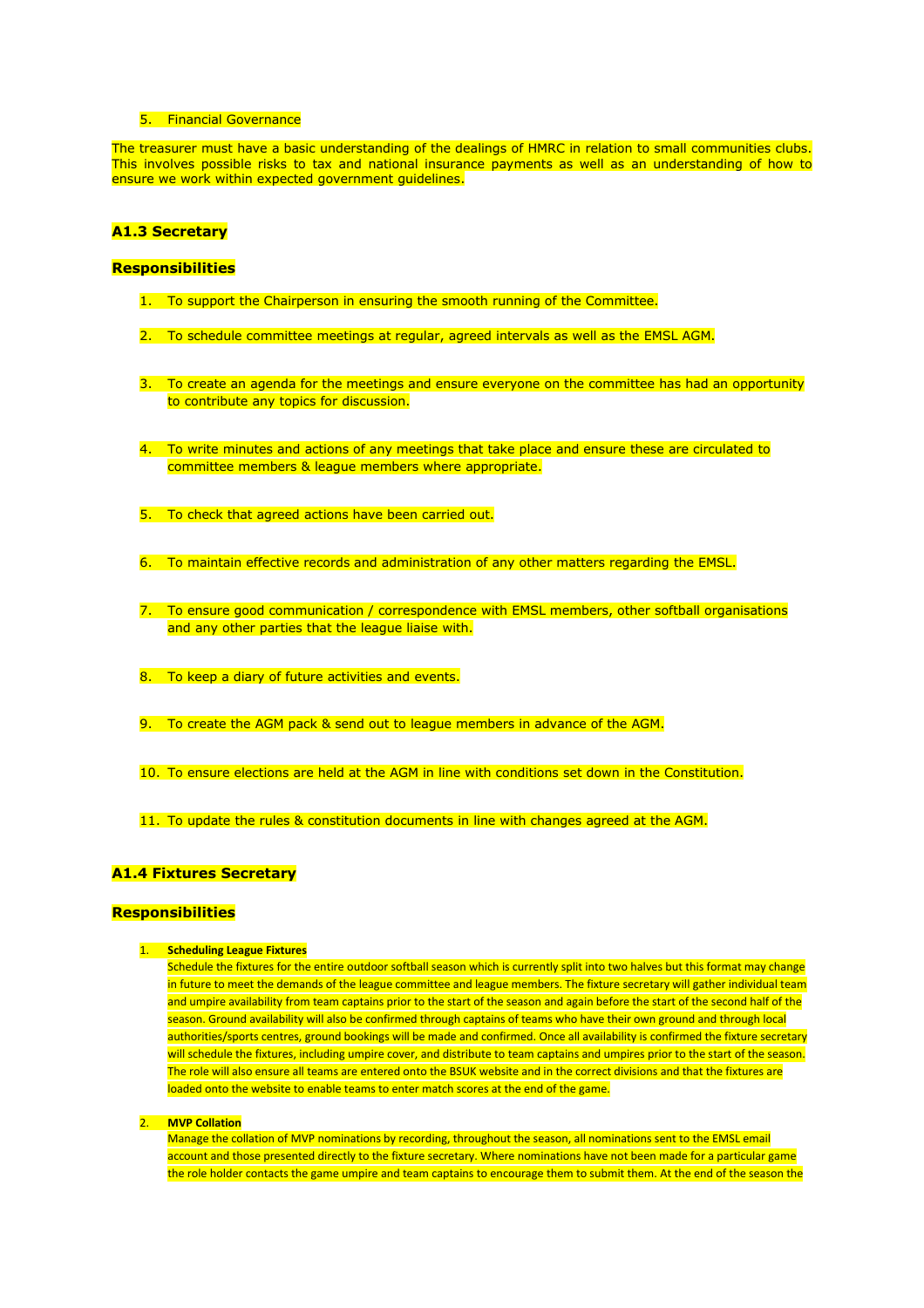role holder will collate the nominations and provide confirmation of the male and female MVP winners for each division in each half of the season.

3. **General Responsibilities**

Support other members of the league committee and undertake additional tasks to share workload as and when required.

#### **Regular Contacts**

Fellow committee members EMSL team captains EMSL umpires BSUK members Local authorities/sports centres e.g. Chilwell Olympia

#### **A1.5 Development Officer**

#### **Responsibilities**

**TBC** 

#### **A1.6 Website and Social Media Officer**

#### **Responsibilities**

- 1. To maintain the [playsoftball.co.uk](http://playsoftball.co.uk/) website by sourcing stories and images, creating graphics and keeping the resources section up to date.
- 2. To maintain the leagues social media accounts (Instagram, Twitter and Facebook) by posting stories, news and creating graphics.
- 3. To work with other committee members and independently to produce printed materials to help promote the league.

- to brand documents (captains pack, rules, constitution etc) in the league house style. - to create any other digital or printed promotional material or imagery as required.

4. To help out other committee members and perform any required duties when needed.

#### **A1.7 Umpire in Chief**

#### **Responsibilities**

The Umpire in Chief (UIC) for the EMSL will be a specified role within the make up the EMSL organising committee. The UIC's role is to deal with all issues regarding Umpires and Umpiring on behalf of the Committee.

The UIC will:

- ensure that the League has the requisite number of qualified Umpires.
- will maintain a record of all Umpires, which will be reviewed/updated annually and made available to all league umpires, Team Captains and the League Committee.
- assist with the development of newly qualified umpires by providing any necessary support/mentoring.
- Deal with any complaints and protests

Requirements for individuals performing the role the League UIC will include:

- They will be a BASU qualified umpire.
- They will be a member of BASU
- They will have a good technical knowledge of the rules of softball